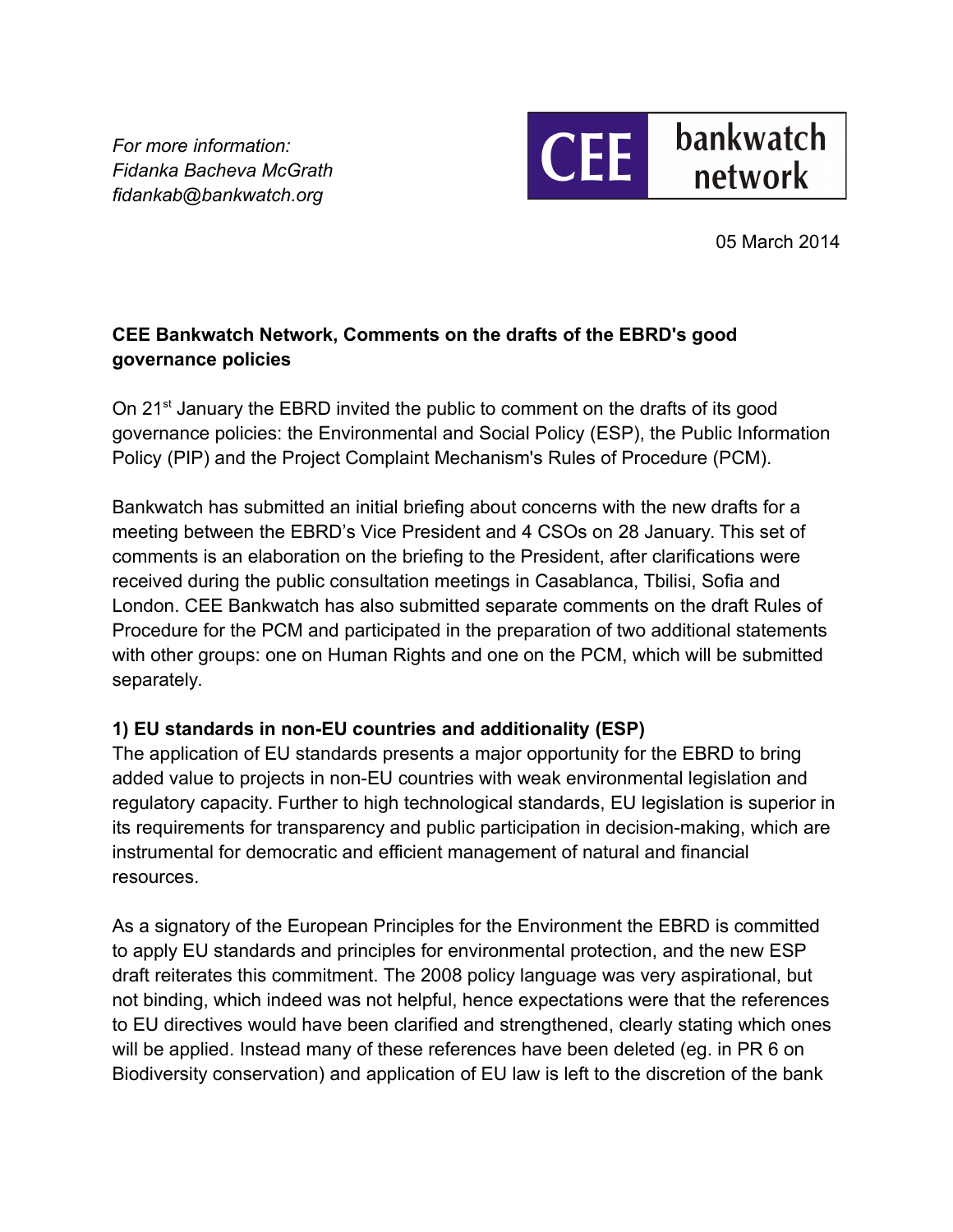on a case-by-case basis, eg. by conditioning it with "where appropriate", "where applicable" and "subject to" etc..

**Recommendation:** The strongest and clearest formulation is in PR 3 (on Resource efficiency and pollution abatement and control), that requires that EU law will be applied if more stringent than national law and clearly states which Directives are in question. This would be the approach Bankwatch would recommend also in all other PRs. Alternatively an overall, unconditional commitment to apply all EU law and standards could be stated in the first part of the policy on the EBRD's commitments.

## **2) Good International Practice (GIP) over International Law: Changes related to the Aarhus and Espoo Conventions in the EBRD Environmental and Social Policy (ESP)**

The new ESP is committing the EBRD to Good International Practice (GIP), deleting previous commitments to International Law and subjecting its application to case by case discretion of the EBRD, again if and where appropriate. CEE Bankwatch is particularly concerned about changes being proposed to the EBRD Environmental and Social Policy that relate to the Aarhus and Espoo Conventions.

The bank's own commitment and the requirements for its clients to be in line with principles of international law on access to environmental information and participation in decision-making on issues that may have negative transboundary impacts on the environment (including the UNECE Aarhus and Espoo Conventions) were clearly spelled out in the EBRD ESP 2008. These have had a very positive impact on the bank's operations in non-EU countries, especially those in which the aforementioned conventions are yet to be ratified or are not properly implemented. However, in the new EBRD ESP draft reference to these conventions has been moved from the Policy (previously paragraph 8) to the PR 10 on Information Disclosure and Stakeholder Engagement (footnote to paragraph 1).

The bank's attempts to encourage clients to be more transparent and to consult with stakeholders are necessary, but hardly likely to be taken seriously when the bank fails to meaningfully do so itself. In this spirit, the new draft of the ESP states that the responsibility for impact assessment, preparation of management plans, public consultations, monitoring and implementation of mitigation measures is predominantly the responsibility of the client. This may appear useful in raising the capacity of clients to assess and deal with risks, however, this can only work in a combination with a clearly spelled out commitment on behalf of the EBRD to do more than simply "review" the information provided by the client, which is not the case in the current draft.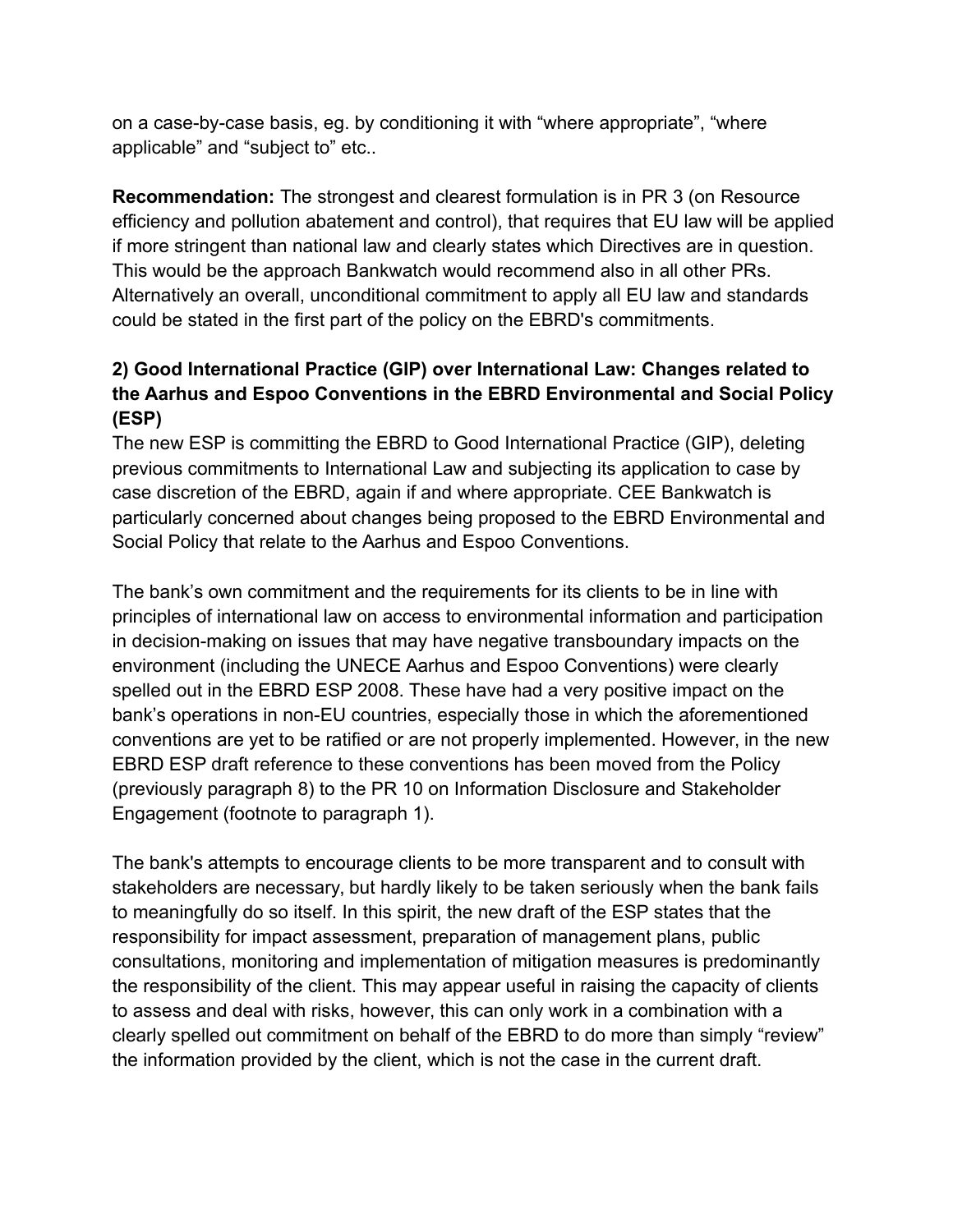There are a number of recent cases that demonstrate the dangers of this approach. For example the Azeri state-owned company SOCAR hiding a coal plant integrated in its refinery project in Turkey or evictions of Roma households to clear the way for a water project in Romania. In both cases consultants hired by the EBRD and co-financiers worked with information provided by the client and failed to identify the 'hidden' problems.

**Recommendation:** We find narrowing of the scope of Aarhus convention application as a step in the wrong direction – instead we would recommend the bank to strengthen its commitments to the implementation of the Conventions and its own requirements on information disclosure and public engagement, particularly on category B projects.

### **3) Weakening of Human Rights safeguards**

The proposed new draft of the ESP further weakens the EBRD's commitment to the protection of human rights, which was previously not strong enough, as demonstrated in several projects monitored by Bankwatch, especially the Kolubara lignite mine, in the last three years. The policy lacks an explicit commitment to apply to projects it finances a number of international treaties, instead relying only on domestic law and international conventions that are ratified by the country of operation.

Most importantly the draft fails to integrate proposals for the inclusion of human rights risk assessment and impact assessment as part of the due diligence of projects and in the designing of country strategies. Although the bank claims that 'gap analysis' is regularly performed to guide the designing of mitigation measures for the projects, this is done on a case by case basis and leaves a lot of space for discretion.

Additionally, the commitments towards country and sectoral strategies have been shrunk, not expanded, and therefore the recommendations of Bankwatch of how safeguards should be mainstreamed through enhanced strategies and policy dialogue have not been taken into account.

**Recommendations:** We would like to raise again our recommendations from the first round of consultations, namely:

 Country strategies (CSs) should include an assessment of the capacity of the state institutions to protect human rights and to provide redress for grievances of citizens from harm caused by business, including by state-owned companies. Additionally, CSs should set concrete strategic objectives for promotion of better respect and protection of human rights that investments in the given country will aim to achieve.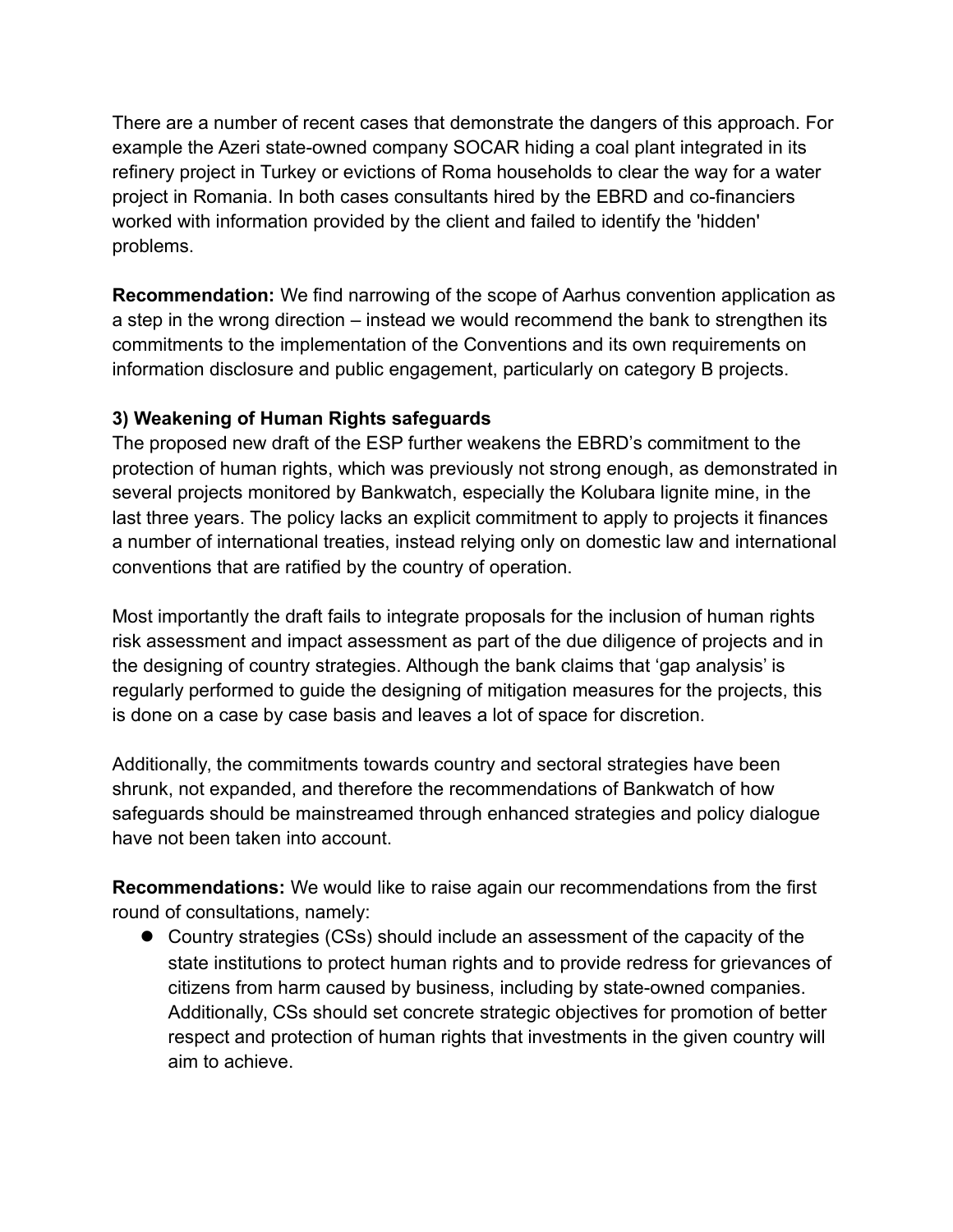- Sectoral strategies and policies should similarly assess the capacity of the industry (eg. the extractive industry) and of the countries of operation to Protect, Respect and Remedy, i.e. to implement the United Nations Policy Framework For Business And Human Rights, and should set strategic sectoral objectives with regards to human rights.
- In order to prevent reputational and operational risk, and to improve the overall social corporate responsibility of its clients, due diligence should be improved to better pick up human rights problems as social factor investment risks. For example, due diligence should acknowledge disputes and pending court cases against the company, as part of setting a less biased baseline against which Stakeholder Engagement Plans (SEPs) and Environmental and Social Action Plans (ESAP) should be designed.
- As part of Social Impact Assessment, Human Rights Impact Assessment should be carried out for the whole operation, without a limitation being imposed by a narrowly defined project area of influence. This approach should especially apply for regular clients of the bank, who repeatedly receive investments for various sides of their business.
- SEPs should define clearly the communities and households, whose rights will be threatened or negatively impacted by the project. They should be distinguished from the range of institutional stakeholders, such as police forces or fire departments, and should be consulted separately prior to approval of the SEP by the EBRD and signing of the project.
- Progress with implementation of the SEP or ESAP for example by setting up a grievance mechanism for project-affected people – should be a contractual condition for disbursement of investments.
- The EBRD should provide up-to-date information on the implementation of the project, on mitigation of anticipated human rights and other adverse impacts, including progress with SEO and ESAP implementation. This should be done through PSD up-dates, as well as monitoring data disclosure on the client's web site, and disclosure by the bank upon request.

## **4) Deferral for studies after board approval (ESP)**

Bankwatch is concerned about the introduction of the new deferral option, as well as the "alternative approach" in Decision-making (paragraphs 40 and 41 in the new draft). Two of the recently concluded PCM investigations (Ombla and Boskov Most) are clear examples where the projects were approved and signed and only then additional nature studies were undertaken, with an additional and in our opinion unnecessary time and monetary cost from the side of the bank and the project sponsor. While some provisions have to be made for minor issues to still be clarified after board approval, issues which are serious enough to potentially prevent projects from going ahead must be fully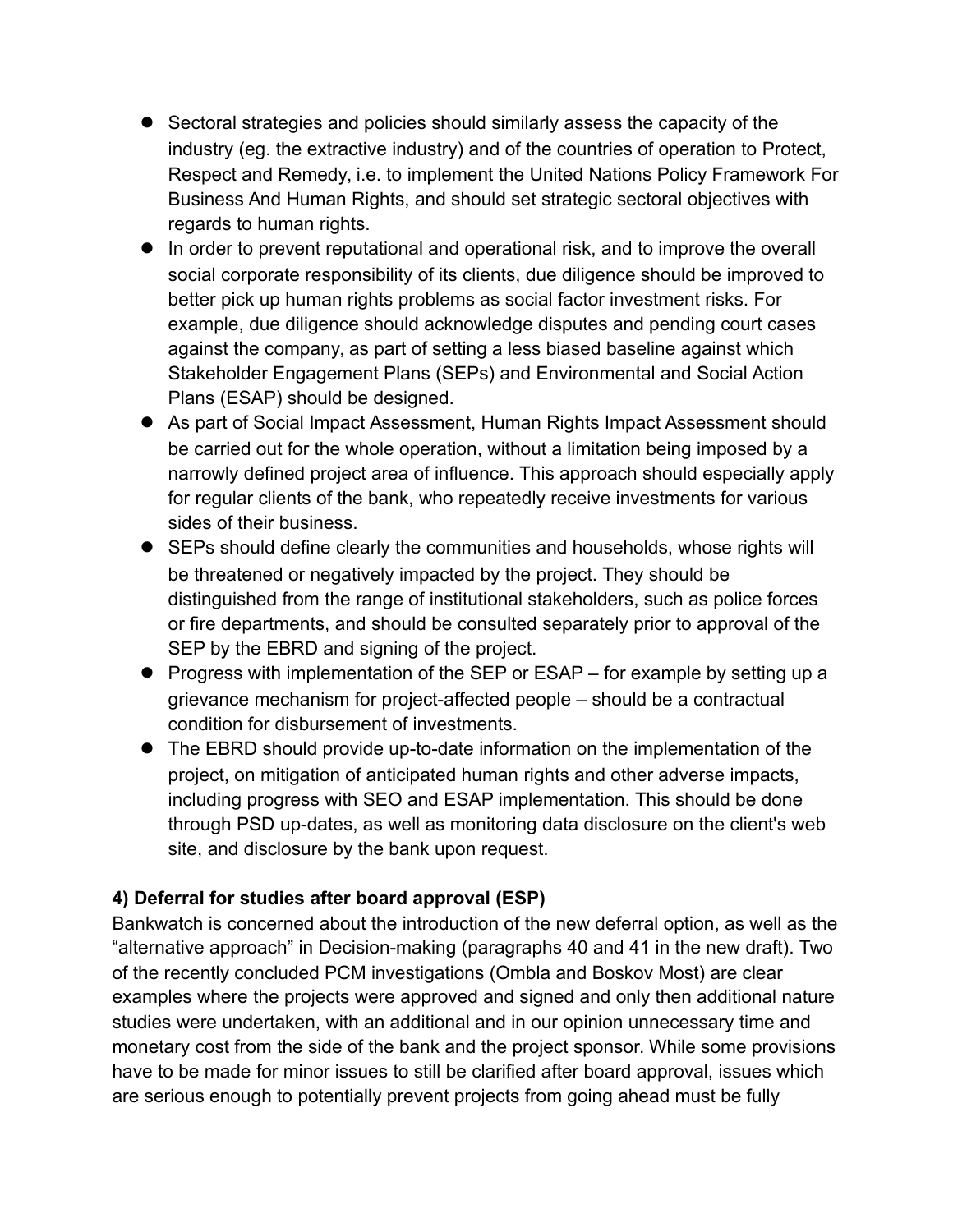addressed before board approval. An up-date of the Project Summary Documents after board approval will not enable public participation, and moreover board approval sends a strong political signal that a project can go ahead and encourages clients to treat further studies as a mere formality.

Regarding 'alternative approaches', otherwise known as derogations, the purpose of having a policy is to implement it, not to create wide loopholes which allow the bank to bypass it.

**Recommendation**: For paragraph 40 of the Environmental and Social Policy section on the EBRD's commitments, amend text as follows (additions in bold): **The** EBRD's Board of Directors has the discretion to agree a deferred level of project appraisal following Board approval and after the signing of the financing agreements in specific circumstances **where the remaining issues are minor and do not have the potential to prevent the whole project from going ahead**. This approval will require completion of further environmental and social appraisal in compliance with this Policy and the PRs prior to disbursement or within an agreed implementation schedule (e.g., prior to acquisition of future assets). In cases where deferred appraisal has been agreed, the Project Summary Document will include a description of the approach agreed.

For Paragraph 41, delete the paragraph.

#### **5) New formulation on technical cooperation and policy dialogue**

The previously vague formulation on policy dialogue has been clarified: "*Through its technical cooperation activities and policy dialogue, EBRD will seek to support development of an enabling environment for example by promoting its clients to achieve environmentally and socially sustainable outcomes in their projects.*" Perhaps in practice this has been the approach all along, and the new draft just reiterates that. Nonetheless, this formulation is very problematic in suggesting that the EBRD will put the needs and interests of its clients above those of the country, the project-impacted communities and the environment in cases when these needs and interests are not fully compatible. Some of the EBRD's clients are large state-owned companies with strong political connections or transnational corporations with significant means to influence states' policies. Their projects already benefit from a number of exemptions and favourable conditions, and these clients already have the 'upper hand' in promoting their interests in cases when they clash with environmental policy objectives, or with community and societal needs.

**Recommendation**: The ESP paragraph should be expanded to elaborate on safeguards needed for the environment and project-impacted communities, which may be in contradiction or in addition to the client's objectives, for example (addition in bold):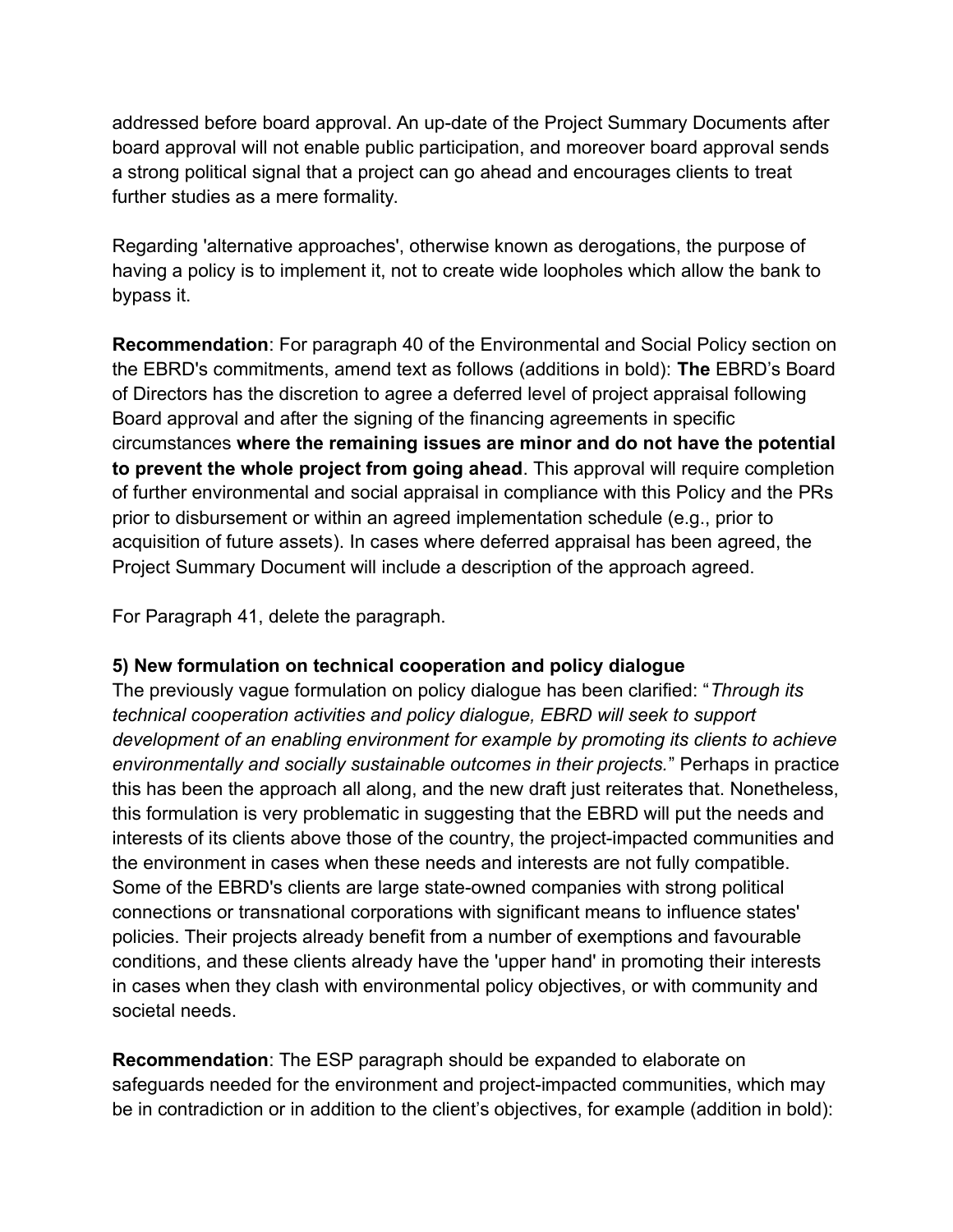"*Through its technical cooperation activities and policy dialogue, EBRD will seek to support development of an enabling environment for example by promoting its clients to achieve environmentally and socially sustainable outcomes in their projects, while at the same time seeking to safeguard through relevant policy measures the environment, the rights and development objectives of project-impacted communities.*"

# **6) PR 1 on project alternatives**

The PR states (para. 10) that "*The ESIA will include an examination of technically and financially feasible alternatives to the source of such impacts, and documentation of the rationale for selecting the particular course of action proposed."* However project sponsors often dismiss alternatives as unfeasible without any publicly-available evidence being produced. The PR should therefore stipulate that the alternatives to be assessed are to be agreed during the scoping phase.

**Recommendation:** Amend para. 10 as follows (addition in bold): *"The ESIA will include an examination of technically and financially feasible alternatives to the source of such impacts, and documentation of the rationale for selecting the particular course of action proposed. The alternatives to be examined will be defined during the scoping phase."*

## **7) PR 3 on resource efficiency and pollution abatement and control (ESP)**

Bankwatch welcomes the clear language in this PR requiring that EU law will be applied if more stringent than national law. This would be the approach Bankwatch would recommend as an overall, unconditional commitment in the part of the policy on the EBRD's application of EU law and standards.

Bankwatch welcomes the introduction of an obligation to consider the potential cumulative impacts of water abstraction upon third party users and local ecosystems placed on the EBRD's client by the Bank.

Bankwatch also welcomes the introduction of the principle that the client "*will consider alternatives and implement technically and financially feasible and cost-effective options to avoid or minimise project-related greenhouse gases ("GHG") emissions during the design and operation of the project. These options may include, but are not limited to, alternative project locations, adoption of renewable or low carbon energy sources, sustainable agricultural, forestry and livestock management practices, the reduction of fugitive emissions and the reduction of gas flaring*".

What Bankwatch understands by this is that, if the technically and financially feasible and cost-effective options to avoid or minimise project-related GHG emissions are more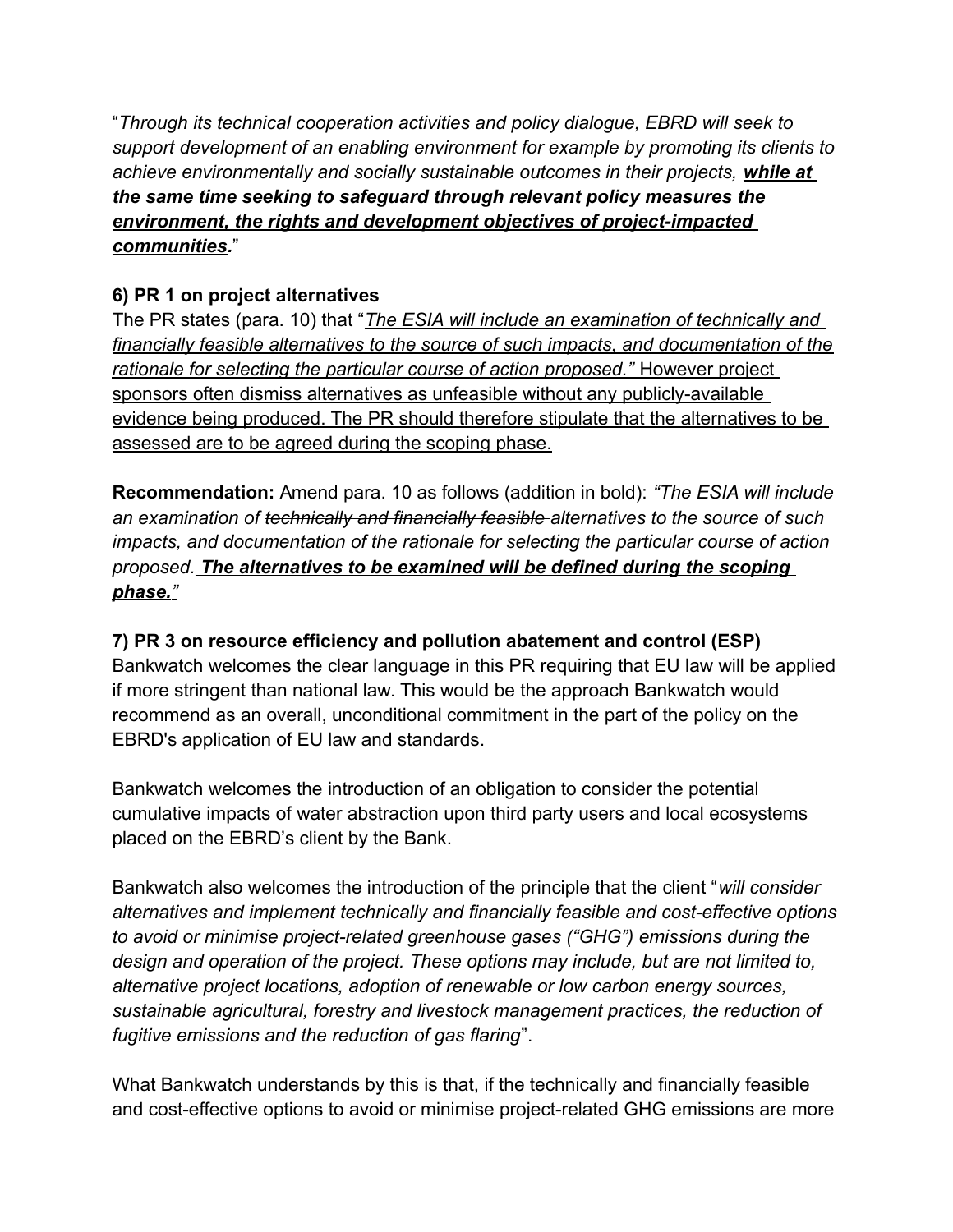expensive than the adoption of renewable or low carbon energy alternatives, the Bank will not engage in financing such a project and in fact will be open to analyse studies showing that other cost competitive renewables-based or low carbon alternatives options exist before approving a fossil fuels based project.

In order to ensure a thorough comparison of alternatives, it must be made clearer that the baseline being used for the calculation of the greenhouse gas comparison will be the most environmentally acceptable alternative, not merely the status quo, which in most cases can anyway not legally or technically continue for a long period.

**Recommendation**: In paragraph 14, we propose the following amendments (additions in bold): "*For projects that currently produce, or are expected to produce post-investment, more than 25,000 tonnes of CO2-equivalent annually, the client will quantify these emissions in accordance with [the] EBRD Methodology for Assessment of Greenhouse Gas Emissions. The scope of GHG assessment shall include all direct emissions from the facilities, activities and operations that are part of the project or system, as well as indirect emissions associated with the production of energy used by the project and/or the use of the project. In order to be able to compare emissions with other alternatives, a baseline scenario must be developed based on the most environmentally, economically and socially sustainable alternative to the project, including potential for energy efficiency. Quantification of GHG emissions will be conducted by the client annually in accordance with the EBRD Methodology for Assessment of Greenhouse Gas Emissions. The EBRD will finance only projects whose emissions trajectories are consistent with global emissions reductions of 50-70 percent by 2050".*

## **8) Weakening of PR 6 on biodiversity conservation**

The Project Requirements on biodiversity conservation and sustainable management of living resources (PR3) has not been strengthened by more binding commitments on behalf of the EBRD to ensure compliance of financed projects with EU law and standards, as mentioned above. Moreover, a number of changes suggest a significant weakening of biodiversity safeguards, for example:

- At the very start we are told that "*The objectives of biodiversity conservation and sustainable management of living natural resources must be balanced with the potential for utilising the multiple economic, social and cultural values of biodiversity and living natural resources in an optimised manner.*";
- The objective is "*no net loss of biodiversity*", which suggests that biodiversity loss can be compensated, a claim which has yet to be sufficiently proven and should not be relied upon.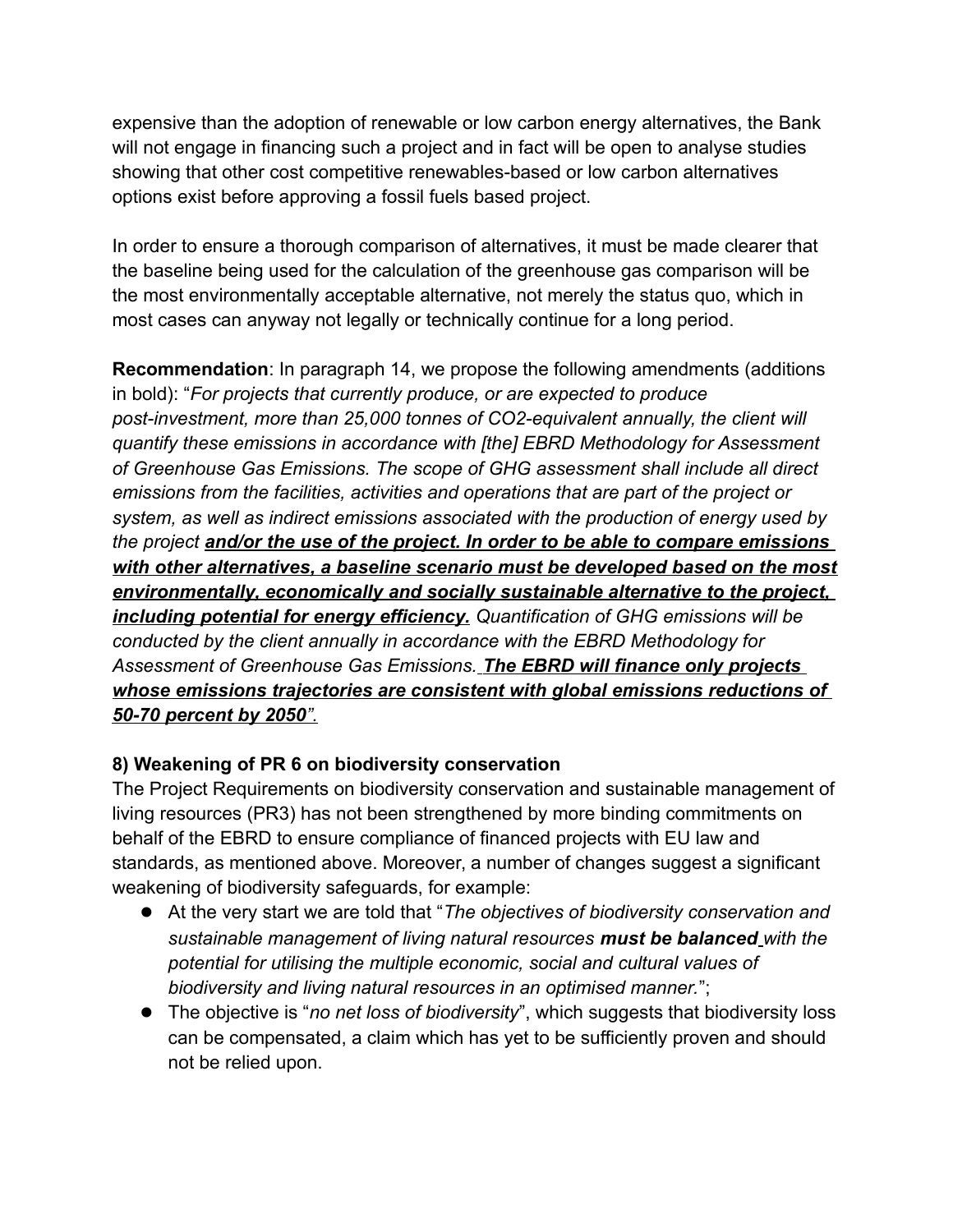- It is not clear what happens if the status of a protected area does not allow for mitigation, eg. according to national law some protected areas are out of reach for industrial activities, although the implementation of this law can be weak: "*Where the project occurs within or has the potential to adversely affect an area that is legally protected or internationally recognised or designated for protection, the client must identify and assess potential project - related impacts and apply the mitigation hierarchy so as to prevent or mitigate impacts from projects that could compromise the integrity, conservation objectives or biodiversity importance of such an area.*" Also the requirements for '*due process*' are deleted, raising questions about the permitting procedures and the public participation in deciding on these measures.
- Destructive project activities can be implemented in **critical habitats** if, among other criteria, "*no other available alternatives within the region exist for development of the project in habitats of lesser biodiversity value*" - in the case of underground resources where project siting cannot have alternatives, this new condition is the exact opposite to Bankwatch's demand for no-go zones. But this condition will be applied to projects in other sectors as well, eg. for hydro-power, as long as there are "*no technically and economically feasible alternatives*" which clients will almost always argue is the case;
- EBRD's responsibility in designing and approving mitigation measures and strategies is underplayed by transfer of responsibilities to the client (see below).
- The general approach to safeguarding the environment, as environmental management rather than environmental protection, is clarified and enhanced. The mitigation hierarchy – avoid / minimise / mitigate / offset – confirms the approach that there are no show-stoppers, no no-go zones, no impact that cannot be managed and should thus prevent an investment proposal.
- Paragraphs 8 and 10 of PR6 practically lower the quality of the ESIA of the project required from the clients. According to paragraph 8 "in planning and implementing biodiversity related baseline and impact assessments clients will refer to relevant good practice guidance" and "where further investigations are needed to provide greater certainty of the significance of potential impacts, the client may carry out additional studies and/or monitoring before undertaking any project related activities," meaning that instead of requiring the client to prepare a high quality ESIA report that assesses all potential impacts of the project before board approval (which would be considered as an added value of the Bank) the Bank just accepts an ESIA relevant to the vague "good practice guidance utilising desktop and field-based approaches" that in most cases is not enough and is causing irreversible negative impacts on biodiversity. In paragraph 10 the Bank introduces adoption of adaptive management practice instead of stricter and more effective measures for environmental protection.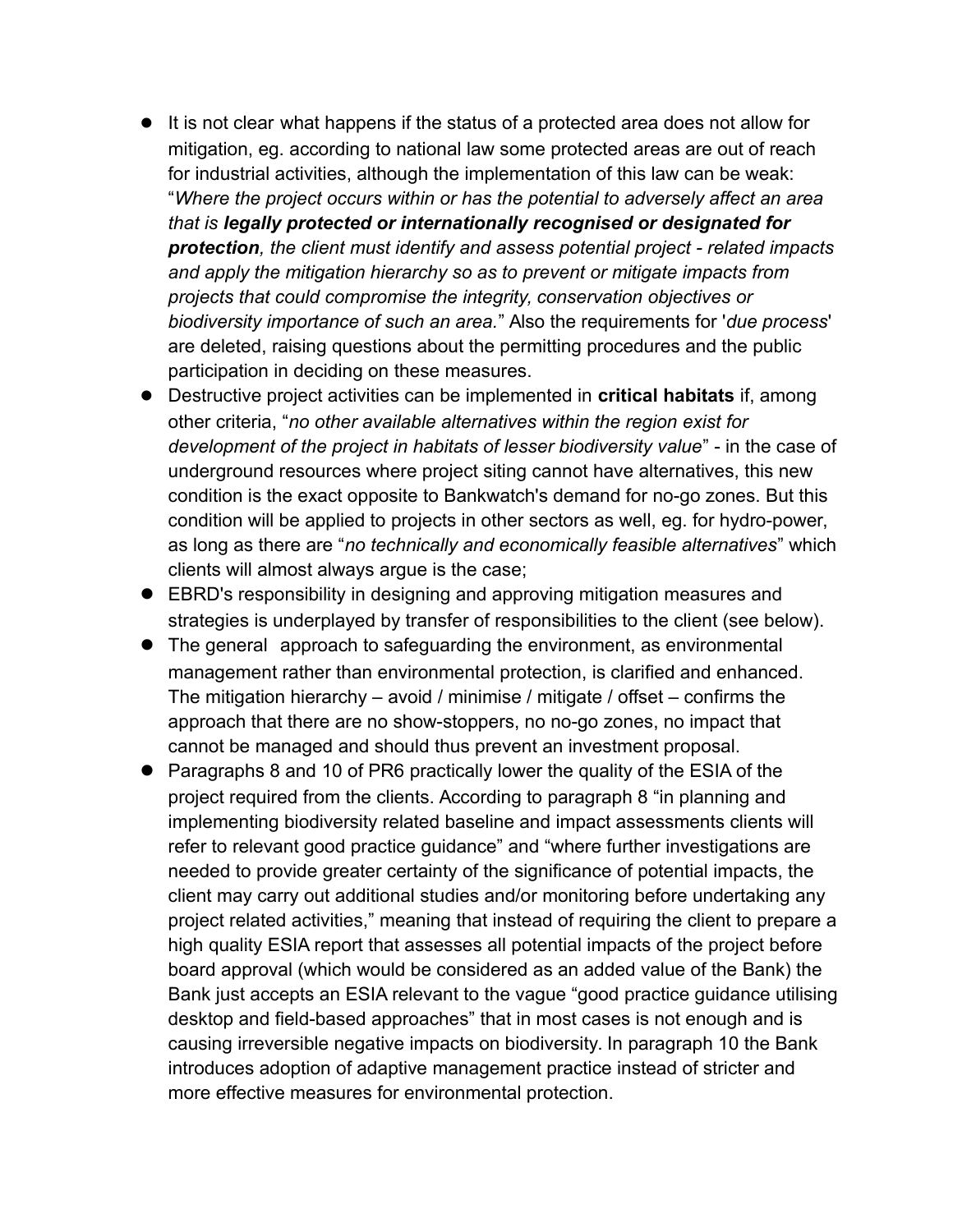#### **Recommendations:**

On Para 4, Objectives, change the second bullet point as follows:*"To adopt the mitigation hierarchy approach, with the aim of achieving no net loss of* biodiversity, and where appropriate, a *net* gain of biodiversity;"

Throughout the PR, delete all references to biodiversity offsets and 'no net loss' of biodiversity.

Establish no-go zones for:

(a) areas protected by national or international law, such as national parks or reserves, Natura 2000 sites and UNESCO World Heritage sites

(b) areas not protected by law but which are (i) high conservation value areas, critical ecosystems, water-catchment areas and biological corridors; (ii) areas important for food security and traditional livelihoods; and (iii) territories of indigenous peoples where full free prior and informed consent has not been obtained, following the recommendations of the IUCN from the World Congress in Barcelona in 2008.

#### Modify Paragraph 8 as follows:

a) Specify what is 'good practice guidance' and who it is defined by and b) amend the following sentence as follows: "*Where further investigations are needed to provide greater certainty of the significance of potential impacts, the client may carry out additional studies and/or monitoring before board approval of undertaking any project-related activities that could cause irreversible impacts to potentially affected habitats and the biodiversity that they support.*"

In Para. 14, clarify as follows: *"Consequently, in areas of critical habitat, the client will not implement any project activities unless all of the following conditions are met:*"

#### **9) PR 6 Animal welfare standards welcome, but need strengthening**

The introduction of animal welfare regulations in the PR6 is a welcome development. We see it as a step towards recognition of animals as sentient beings - the direction taken by the EU long time ago, presented in the constantly developing EU legislation and policies on animal welfare. EBRD policy should further distinguish between crops and livestock production as animals are sentient beings and deserve better treatment.

However, to ensure that the performance requirement on animal welfare is successfully implemented in the projects, a number of clarifications and more concrete commitments in the policy are still needed.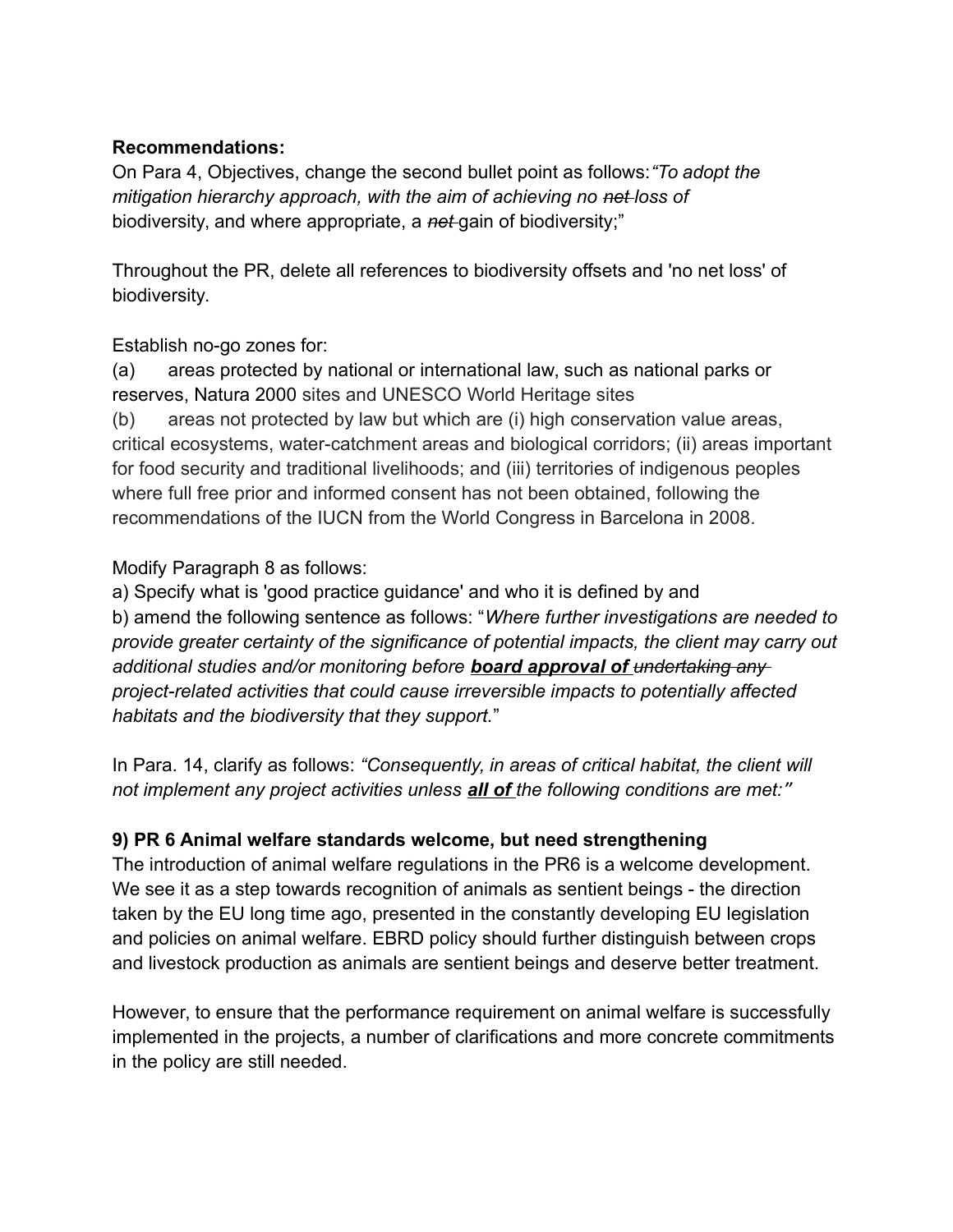The major concerns are vague terminology and scope of application limited to farming: (1) it is not clear what are good international practices and how they are defined - what practices are considered good and by whom,

(2) it is unclear what is "relevant EU animal welfare standards" and whether the term includes all the EU animal-related legislation.

(3) it should be made clear that application of standards should be required not only for "clients involved in farming" but also those that might be involved in transportation and/or slaughtering only.

Such formulations suggest that bank is leaving it up to its clients to decide which practices/standards to follow as there are at least 8 EU Directives and Regulations in this field introducing minimal requirements at different stages (keeping, transporting, slaughtering) and for different animals. Furthermore, the EU legislation in this field is actively developing to cover all aspects of animal welfare, and bank should ensure newly adopted EU laws become applicable for EBRD projects.

**Recommendation:** We suggest that the EBRD clearly spells out a requirement on the application of EU legislation in PR 6 by formulating that "all EU laws, currently in force or adopted in future, on animal welfare should be applicable for the projects financed by the EBRD". This is important for ensuring European food production businesses do not move their production capacities (meaning also jobs) into neighbouring states in order to take advantage of lower environmental and animal welfare standards there.

### **10) The current EBRD exclusion list does not include items informally excluded by the EBRD: weapons production and equipment, alcohol, gambling and tobacco.**

The EBRD in various places on its website states that it does not finance defence equipment, gambling or tobacco. In some instances it also adds strong liquors, in some not. In our opinion it would be logical to bring these exclusions into the Environmental and Social Policy so that clients and other stakeholders can clearly see in one place what is excluded and what is not. We propose the inclusion also of all alcohol. Although seen in many societies as socially acceptable, there is no reason why it should be financed by public money.

We also propose clarification on what constitutes defence equipment. For comparison the EIB's exclusion list from April 2013 has:

1) Ammunition and weapons, military/police equipment or infrastructure including explosives and sporting weapons.

The Nordic Investment Bank's Sustainability Policy's exclusion list also includes: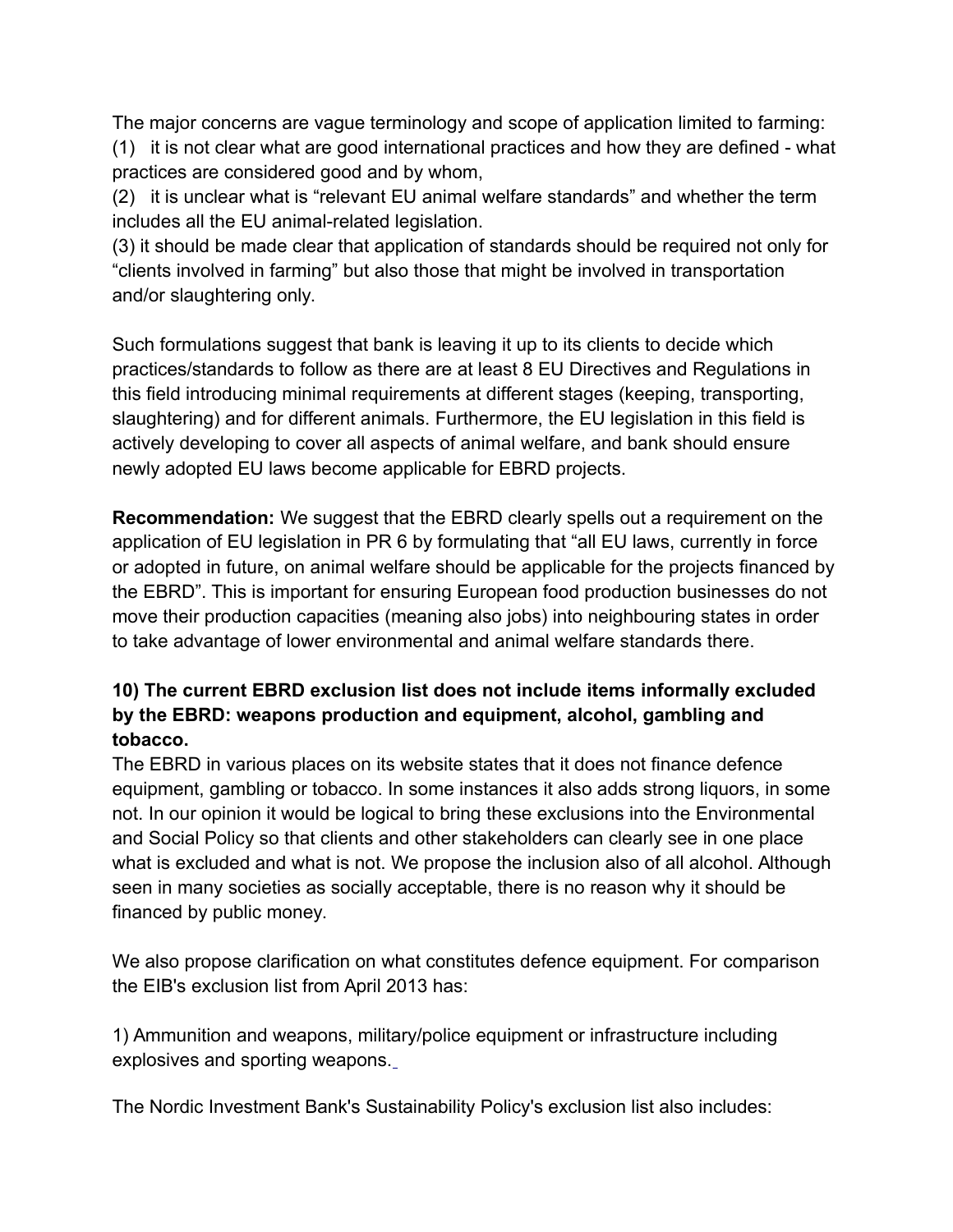3: Production of ammunition and weapons, and weapons carriers

**Recommendation:** Add the following to the exclusion list:

- Weapons, ammunition, military and police equipment or infrastructure, including explosives and sporting weapons
- Alcoholic beverages
- Tobacco products
- Gambling

# **11) Disclosure of environmental and social information and enabling participation in decision-making (PIP and ESP)**

The new draft of the PIP shows minor changes on disclosure, for example there are improvements on disclosure of information on category A projects. However, if we look into the portfolio of the bank in the energy and extractive industry sectors – only very few, greenfield projects are given category A and "*therefore require a formalised and participatory environmental and social impact assessment process*." The suggestion then is that most of the projects in these high-risk and high-impact sectors do not require a formalised and participatory process.

Considering the public interests that the bank should have registered on category B projects - such as nuclear reactors lifetime extension in Ukraine, coal-fired power plants up-grade in Romania, oil extraction in Albania, lignite mining in Serbia, gold mining in Kyrgyzstan and Armenia – its response to add several new provisions for improved disclosure only on category A projects is insufficient and unacceptable.

Additionally the new draft of the ESP transfers (or clarifies that) the responsibility for impact assessment, preparation of management plans, public consultations, monitoring and implementation of mitigation measures are predominantly the responsibility of the client. This may appear useful in raising the capacity of clients to assess and deal with risks, however, this can only work if there is a clear commitment from the EBRD side to do more than simply "review" the information provided by the client, which is not the case in the current draft. There are a number of recent cases that demonstrate the dangers of this approach, for example SOCAR hiding a coal plant integrated in its refinery project in Turkey or evictions of Roma households to clear the way for a water project in Romania. In both cases hired consultants worked with information provided by the client and failed to identify the 'hidden' problems.

In summary, the EBRD puts too much responsibility (and trust) on its client and external consultants, and excludes the public from the due diligence process. In this regard, Bankwatch would like to stress that high-risk and high-impact projects in the energy and